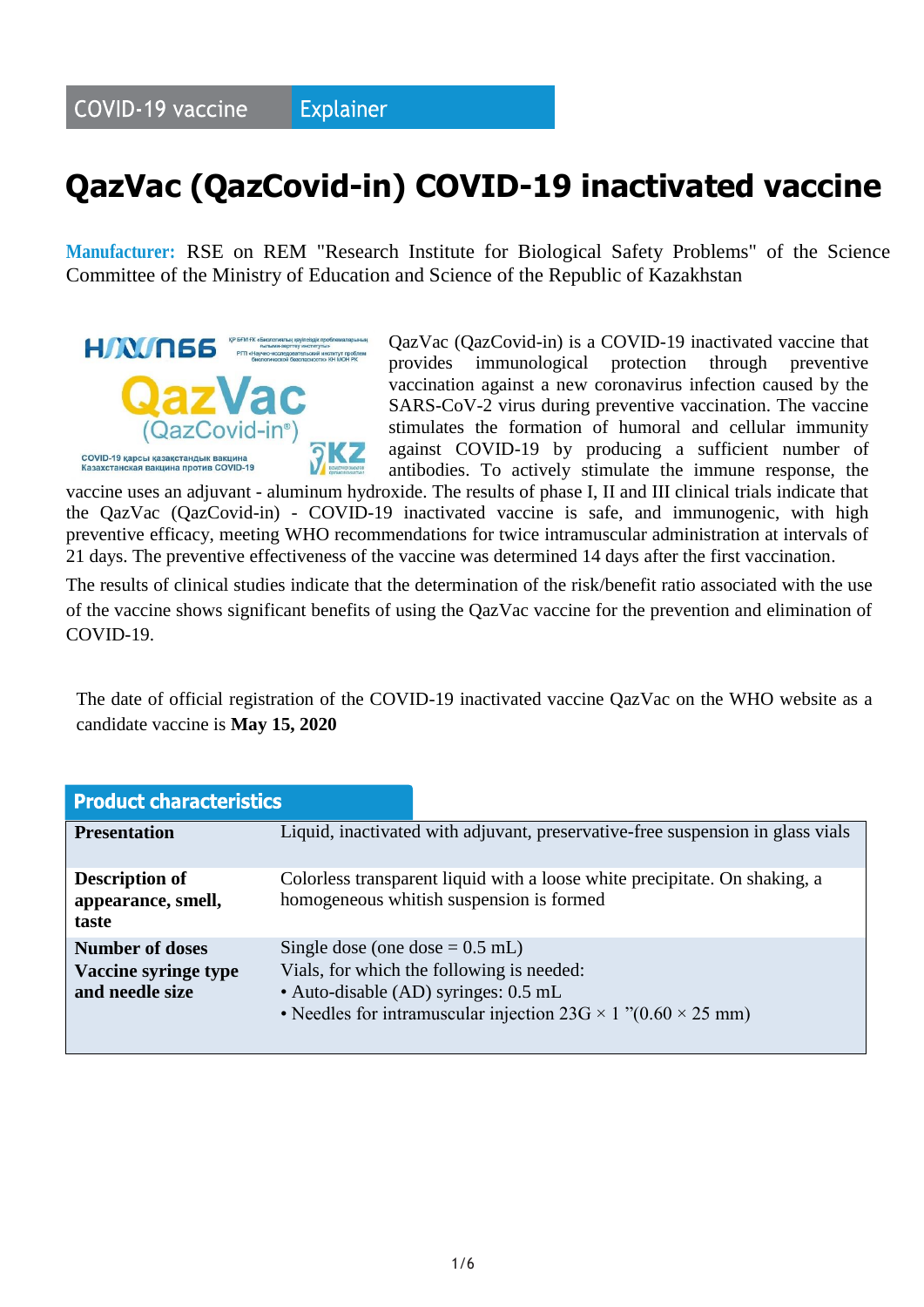| <b>Schedule and administration</b>                                               |                                                                                                                                                                                                                                                                                                                                                                                                                                                                                                                                                                                                                                                                                                                                                                                                       |  |
|----------------------------------------------------------------------------------|-------------------------------------------------------------------------------------------------------------------------------------------------------------------------------------------------------------------------------------------------------------------------------------------------------------------------------------------------------------------------------------------------------------------------------------------------------------------------------------------------------------------------------------------------------------------------------------------------------------------------------------------------------------------------------------------------------------------------------------------------------------------------------------------------------|--|
| <b>Recommended for</b><br>age                                                    | 18 years of age and above                                                                                                                                                                                                                                                                                                                                                                                                                                                                                                                                                                                                                                                                                                                                                                             |  |
| <b>Recommended</b><br>schedule                                                   | Vaccination of children or adolescents below the age of 18 years is not<br>routinely recommended<br>2 doses (0.5 mL each) at a recommended interval of 21 days:<br>Dose 1: at the start date<br>Dose 2: 21 days after the first dose<br>Strictly follow the vaccination schedule and the same product should be used<br>for both doses                                                                                                                                                                                                                                                                                                                                                                                                                                                                |  |
| Route and site of<br>administration<br><b>Dosage</b><br><b>Diluent</b>           | Intramuscularly (i.m.) into the deltoid muscle<br>$0,5$ mL (single dose)<br>None needed<br>None needed                                                                                                                                                                                                                                                                                                                                                                                                                                                                                                                                                                                                                                                                                                |  |
| <b>Mixing syringe</b><br>Preparation/<br>reconstruction/<br>dilution requirement | No dilution is required<br><b>Vaccine administration:</b><br>1. Vaccine is ready to use, do not dilute. Before use, shake the vaccine vial<br>thoroughly until a homogeneous whitish suspension is formed.<br>2. Withdrawal of a dose into a syringe from a vial should be made<br>immediately before administration<br>3. Use the vaccine in the syringe immediately, as it does not contain<br>preservatives<br>During vaccination sessions, vials should be kept between $+2$ to $+8$ ° C and<br>protected from light                                                                                                                                                                                                                                                                              |  |
| Multi-dose vial                                                                  | Not applicable                                                                                                                                                                                                                                                                                                                                                                                                                                                                                                                                                                                                                                                                                                                                                                                        |  |
| policy<br><b>Contraindications</b>                                               | • hypersensitivity to the active substance or to any of the excipients of the<br>vaccine<br>• acute infectious and non-communicable diseases<br>• chronic diseases in the stage of exacerbation or decompensation<br>• reaction or post-vaccination complications to previous administration of<br>other vaccines<br>• immunodeficiency (primary), immunosuppression, malignant neoplasms<br>severe post-vaccination complications (anaphylactic<br>shock, severe<br>generalized allergic reactions, convulsive syndrome, temperature above 40 °C,<br>$etc.$ )<br>• children and adolescents under 18 years of age<br>• pregnancy and lactation                                                                                                                                                       |  |
| <b>Precautions</b>                                                               | • All persons should be vaccinated in health-care settings where appropriate<br>medical treatment is available in case of allergic reactions. An observation<br>period of 30 minutes after vaccination should be ensured.<br>• Vaccine, which has been frozen, cannot be used.<br>• All persons subject to vaccination must be examined by a doctor taking into<br>account the history and with the obligatory thermometry. At a body<br>temperature above $37.0$ °C, vaccination is not carried out. The doctor is<br>responsible for the correct appointment of vaccination. The vaccination<br>carried out is registered in the established registration forms with the<br>indication of the date, the manufacturing enterprise of the drug, the batch<br>number, and the reaction to the vaccine. |  |

 $H/N/T$ 056 **QazVac** 

кирсы қазақстандын

 $\overline{\partial}$ KZ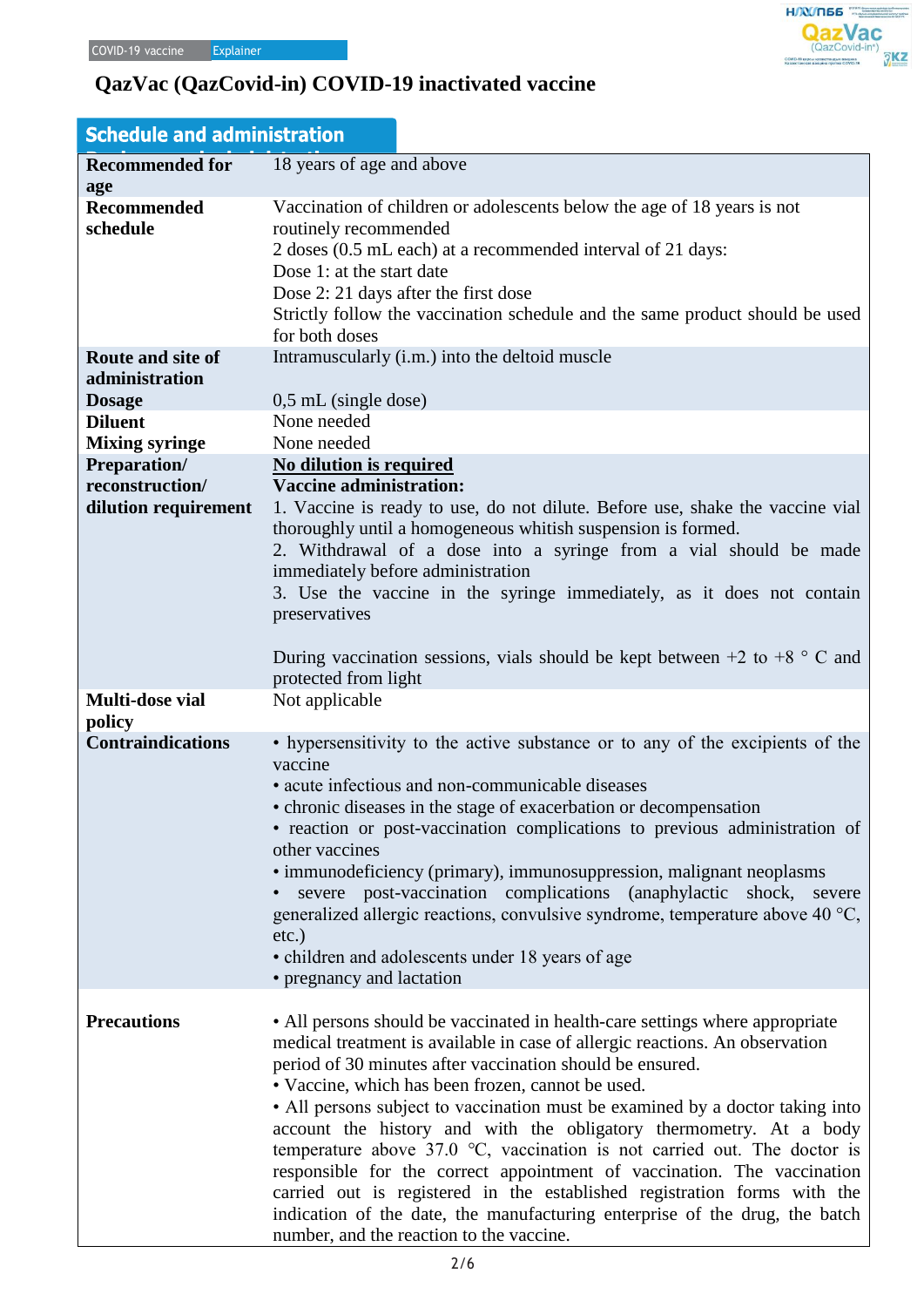|                                     | • Acute infectious and non-infectious diseases are temporary contraindications<br>for vaccinations. Vaccination is carried out 2-4 weeks after recovery. In case<br>of unwanted acute respiratory infections, acute intestinal diseases, etc.,<br>vaccination is carried out after the normalization of body temperature.                                                                                                                                                                                                                                                                                                                                                                                                                                                                                                                                                                                                                                                                                                                                                                                                                                                                                                                                                                                                                                                                                                                                                                                                                                                                                                                                                                                                                                                                                                                                                                                                                                                                                                                               |
|-------------------------------------|---------------------------------------------------------------------------------------------------------------------------------------------------------------------------------------------------------------------------------------------------------------------------------------------------------------------------------------------------------------------------------------------------------------------------------------------------------------------------------------------------------------------------------------------------------------------------------------------------------------------------------------------------------------------------------------------------------------------------------------------------------------------------------------------------------------------------------------------------------------------------------------------------------------------------------------------------------------------------------------------------------------------------------------------------------------------------------------------------------------------------------------------------------------------------------------------------------------------------------------------------------------------------------------------------------------------------------------------------------------------------------------------------------------------------------------------------------------------------------------------------------------------------------------------------------------------------------------------------------------------------------------------------------------------------------------------------------------------------------------------------------------------------------------------------------------------------------------------------------------------------------------------------------------------------------------------------------------------------------------------------------------------------------------------------------|
| <b>Special population</b><br>groups | • People with chronic illnesses are at increased risk group for severe COVID-<br>19. Years of experience with similar inactivated vaccines indicate that<br>vaccination is especially recommended for people with comorbidities<br>chronic diseases.<br>Results from Phase II and III clinical trials indicate that the QazVac<br>inactivated COVID-19 vaccine is safe and immunogenic for people over 50<br>who are at risk of COVID-19 contamination.<br>• Currently, available data on administration in pregnant women are<br>insufficient to assess vaccine efficacy or vaccine-associated risks in<br>pregnancy. However, this is an inactivated vaccine with an adjuvant that is<br>routinely used in many other vaccines and for which a good safety profile has<br>been documented, including in pregnant women. WHO does not recommend<br>pregnancy testing prior to vaccination and delaying pregnancy or terminating<br>pregnancy because of vaccination.<br>• There is currently no information available on the potential benefits or risks<br>of the vaccine to <b>breastfed children</b> . Due to the fact that his is not a live virus<br>vaccine, it is unlikely to pose a risk to the breastfeeding child. Vaccine<br>effectiveness is expected to be similar in lactating women as in other adults.<br>WHO does not recommend discontinuing breastfeeding after vaccination.<br>• It should be noted that available data are currently insufficient to access<br>efficacy<br>associated<br>risks<br>vaccine<br>vaccine<br>in<br><b>or</b><br>severely<br><b>immunocompromised persons.</b> Also, this definition applies persons on<br>immunosuppressant therapy, who may have diminished immune response to<br>vaccine. At the same time, if part of a recommended group for vaccination,<br>they may be vaccinated, given that the vaccine is non-replicating. Information<br>and, where possible, counselling about vaccine safety and efficacy profiles in<br>immunocompromised persons should be provided to inform individual |
|                                     | benefit-risk assessment.                                                                                                                                                                                                                                                                                                                                                                                                                                                                                                                                                                                                                                                                                                                                                                                                                                                                                                                                                                                                                                                                                                                                                                                                                                                                                                                                                                                                                                                                                                                                                                                                                                                                                                                                                                                                                                                                                                                                                                                                                                |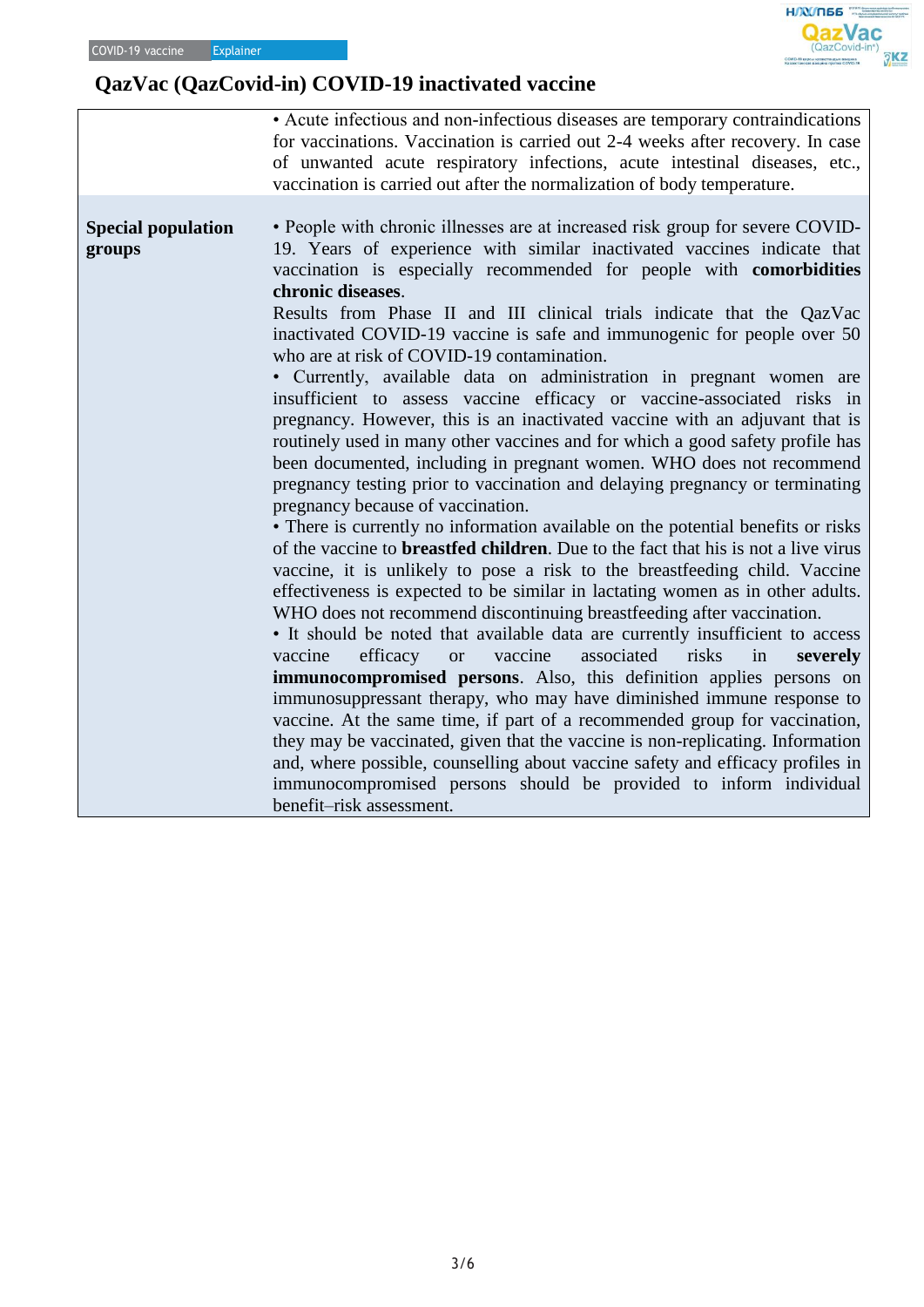| <b>Stability and storage</b>    |                                                                                                                       |
|---------------------------------|-----------------------------------------------------------------------------------------------------------------------|
| Vaccine storage                 | Store in the secondary packaging in a refrigerator at $+2$ to $+8$ ° C.                                               |
| temperature                     | Do not store in a freezer.                                                                                            |
|                                 | Do not use after the expiration date!                                                                                 |
| <b>Shelf life at different</b>  | Unopened vials in a refrigerator at $+2$ to $+8$ ° C: 6 months or until expiry date                                   |
| temperatures                    | stated on the label                                                                                                   |
|                                 |                                                                                                                       |
| <b>Freeze sensitivity</b>       | Do not freeze                                                                                                         |
| <b>Light sensitivity</b>        | Store in the secondary packaging to protected from light.<br>Avoid exposure to direct sunlight and ultraviolet light. |
| <b>Conditions before</b><br>use | Vaccine is ready to use; it may be used if kept cooled at $+2$ ° C to $+8$ ° C                                        |
| <b>Waste rates</b>              | Will be dependent on country context                                                                                  |
| <b>Buffer stock needed</b>      | Will be dependent on country context y                                                                                |

 $H/N/T$ 66

.<br>СОVID-19 киром казақстандық вакцина<br>Казахстанская вакцина против СОVID-19

**QazVac** 

| Labeling and packaging                                      |                                                                                                                                                                                                                                                                              |  |
|-------------------------------------------------------------|------------------------------------------------------------------------------------------------------------------------------------------------------------------------------------------------------------------------------------------------------------------------------|--|
| <b>Vaccine Vial</b><br><b>Monitor</b>                       | Not applicable                                                                                                                                                                                                                                                               |  |
| <b>Information on label</b><br>(for vials)                  | Name and type of vaccine, method of administration, dosage, storage<br>temperature, manufacturing and expiry date, batch number                                                                                                                                              |  |
| <b>Information on</b><br>secondary packaging<br>(for vials) | Name of vaccine, pharmaceutical form, method of administration, dosage,<br>composition (active substance and excipients), manufacturing date, batch<br>number, authorization number, name and address of manufacturer                                                        |  |
| <b>Information on</b><br>tertiary packaging<br>(for vials)  | Type of vaccine, name of manufacturer, presentation, batch number, date of<br>expiry, quantity and storage conditions                                                                                                                                                        |  |
| <b>Secondary packaging</b><br>dimension and<br>volume       | Package 1 dose in vials of colorless glass of class I, with a nominal capacity of<br>3 mL, capped with a rubber stopper and rolled with a metal cap with a blue<br>plastic cap of the Flip-off type. Labels made of label paper or writing paper<br>are pasted on the vials. |  |
|                                                             | Three-dose vials:                                                                                                                                                                                                                                                            |  |
|                                                             | Carton holding for 10 vials of 3 doses; $5.0 \times 10.0 \times 4.0$ cm.                                                                                                                                                                                                     |  |
| <b>Tertiary packaging</b><br>dimension and                  | Three-dose vials:                                                                                                                                                                                                                                                            |  |
| volume                                                      | • 60 secondary cartons with a total of 600 vials (1800 doses) are packed in a<br>tertiary package (shipping box); external dimensions $21.9 \times 42.9 \times 16.8$ cm                                                                                                      |  |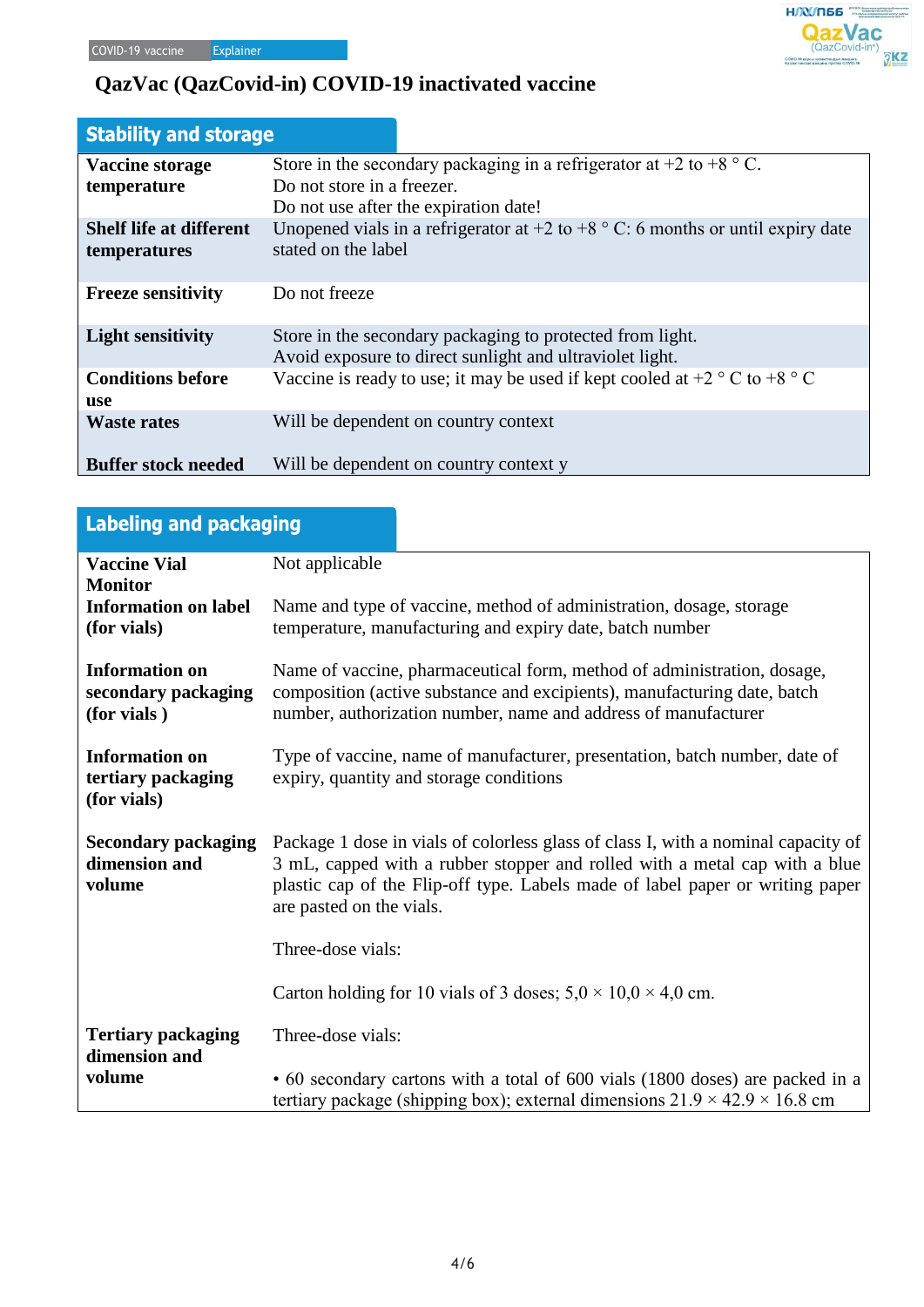| <b>Safety information *</b>              |                                                                                                                                        |
|------------------------------------------|----------------------------------------------------------------------------------------------------------------------------------------|
| <b>Possible events (by</b><br>frequency) | All noted systemic and local reactions were mild and short-lived.                                                                      |
|                                          | <b>Local events</b>                                                                                                                    |
|                                          | Very common $(\geq 1/10)$ :                                                                                                            |
|                                          | Pain at the injection site                                                                                                             |
|                                          | Uncommon (≥1/1000 to 1 <100):                                                                                                          |
|                                          | Swelling, redness, induration, increased local temperature, itching                                                                    |
|                                          | <b>Systemic events</b>                                                                                                                 |
|                                          | Very common $(\geq 1/10)$ :                                                                                                            |
|                                          | Headache                                                                                                                               |
|                                          | <b>Common</b> $(\geq 1/100 \text{ to } 1 \leq 10)$ :                                                                                   |
|                                          | Fever, fatigue, cough                                                                                                                  |
|                                          | Uncommon $(\geq 1/1000$ to $1 \leq 100)$ :                                                                                             |
|                                          | Running nose, oropharyngeal pain, nausea, diarrhoea, malaise<br><b>Rare</b> ( $\geq$ 1/3000 to 1 <1000):                               |
|                                          | Myalgia, arthralgia, hypertension, headache, loss of smell and                                                                         |
|                                          | taste (anosmia), abdominal pain, taste dysfunction, chills                                                                             |
|                                          | <b>Very rare</b> $(>1/3000)$ :                                                                                                         |
|                                          | Drowsiness, pruritus, feeling short of breath, body aches, fatigue,<br>pain in the heart, vomiting, pain in the lumbar region, loss of |
|                                          | appetite, chest pain, sweating, feeling of numbness in the limbs,                                                                      |
|                                          | feeling of numbness in the lower jaw                                                                                                   |
|                                          |                                                                                                                                        |
| <b>Co-administration of</b>              | Currently, there should be a minimum interval of 14 days between                                                                       |
| vaccines/medicines                       | administration of this and any other vaccine against other diseases,<br>until data on co-administration become available.              |
|                                          |                                                                                                                                        |

 $H/N/T$ 66 **QazVac** 

 $\overline{3}$ KZ

\*Based on the results of clinical trials.